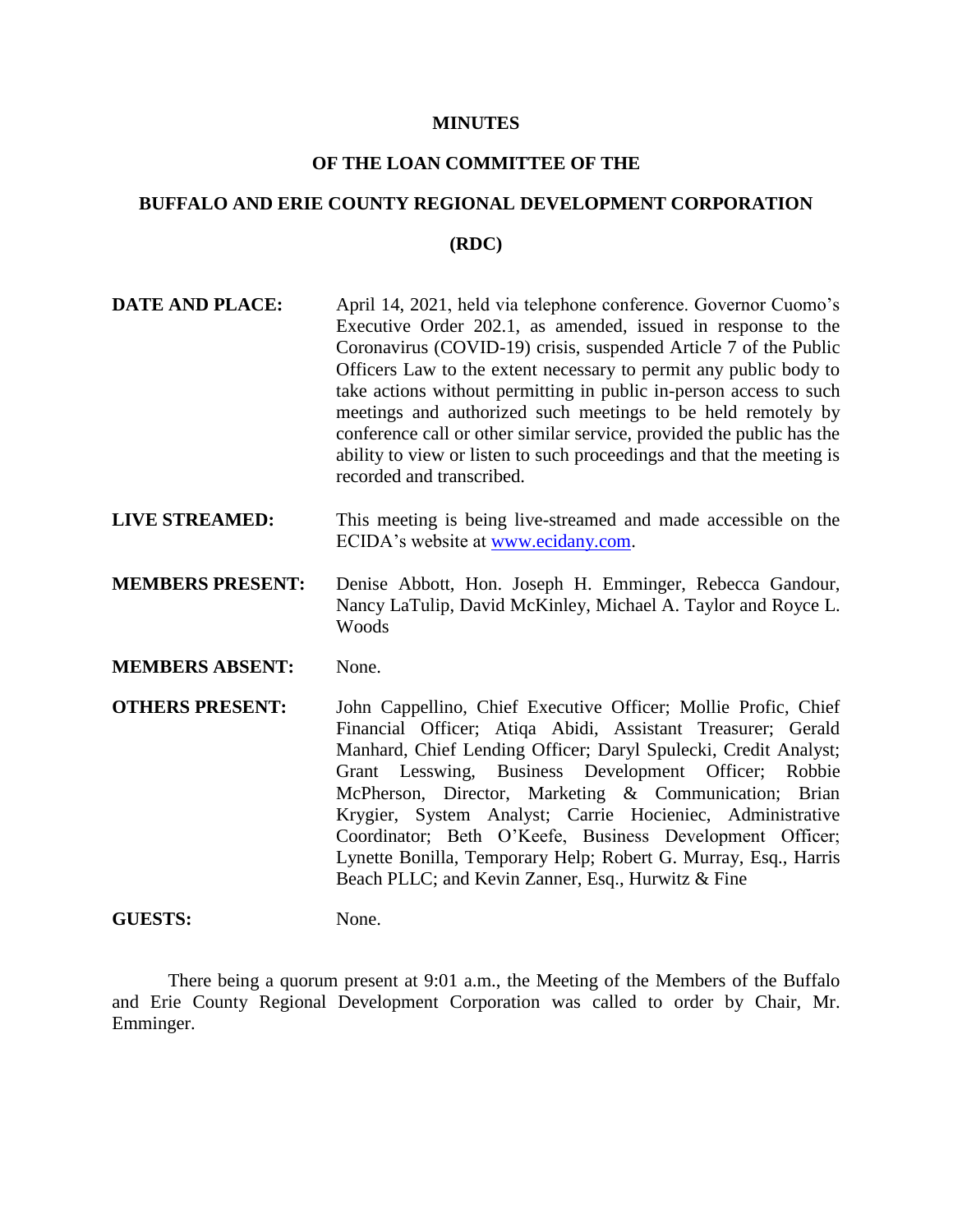### **MINUTES**

Upon motion made by Ms. Gandour, and seconded by Ms. Abbott, and unanimously carried, it was:

> **RESOLVED,** that the minutes of the RDC Loan Committee meeting of March 10, 2021 are hereby approved.

Ms. Abbott moved and Ms. Gandour seconded to enter into Executive Session for the purpose of reviewing the financial and credit information for nine (9) loans. The motion was then unanimously approved.

At 9:04 a.m., the Agency entered into Executive Session.

Upon motion made by Ms. LaTulip and seconded by Ms. Abbott, and unanimously approved, the Agency terminated Executive Session at 10:13 a.m.

### **APPROVAL OF LOAN CASES:**

Mr. Manhard and Mr. Spulecki then reviewed the following loan applications:

(a) AFT Lenox, LLC; 140 North Street, Buffalo, New York, 14201, \$250,000 84 month working capital term loan, secured and guaranteed.

(b) Brian Parisi Copier Systems Inc.; 8316 Main Street, Williamsville, New York 14221, \$200,000 84 month working capital term loan, secured and guaranteed.

(c) KJJ Group, LLC, dba J's White Elephant, 1404 Abbott Road, Lackawanna, New York 14218, \$150,000 working capital 84 month term loan, secured and guaranteed.

(d) Mainspring Spring, LLC dba Lakewood Spirits; 65 Vandalia St., Buffalo, New York 14204, \$400,000 working capital and equipment 84 month term loan, secured and guaranteed.

(e) Mataj's Transport, LLC; 6619 Transit Road, Williamsville, New York, 14121, \$100,000 working capital 84 month term loan, secured and guaranteed.

(f) Peterson Heating & Cooling Inc.; 243 Manhattan Ave., Buffalo New York 14214, \$100,000 working capital 84 month term loan, secure and guaranteed.

(g) Premium Coffee of WNY, Inc.; 2501 Hamburg Turnkpike, Lackawanna, New York 14218, \$250,000 working capital and equipment and inventory 60 month term loan, secured and guaranteed.

(h) Rosewood Signs, Inc.; 400 Wales Avenue, Tonawanda, New York 14150, \$100,000 working capital 84 month term loan, secured and guaranteed.

(i) Tundra Transport, LLC; 250 Lake Ave, Blasdell, New York 14219, \$330,000 equipment 90 month term loan, secured and guaranteed.